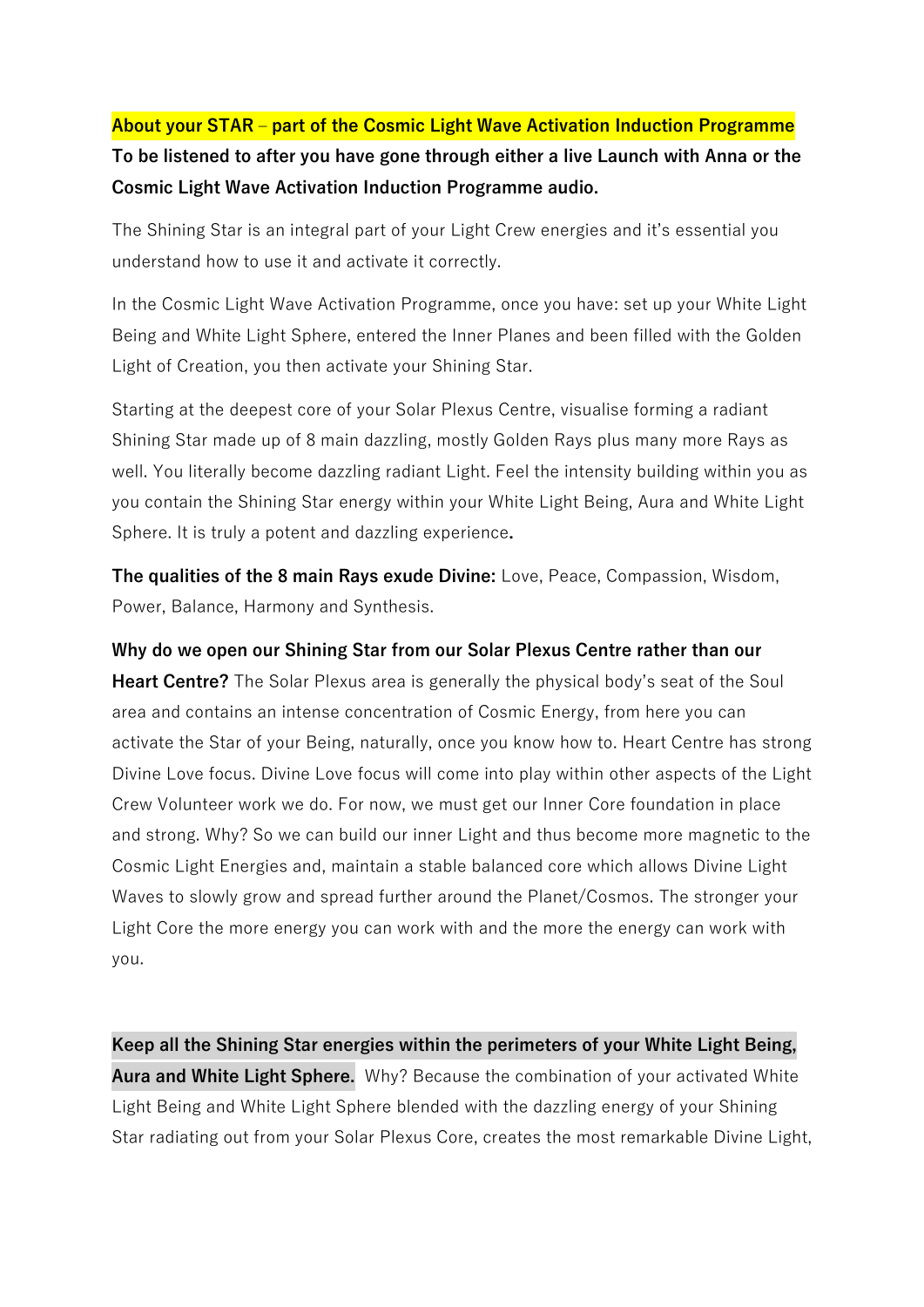Divine Power, Divine Energy Magnetism and much more. It also sets up an Energetic Safety/Buffer Zone/Filter (i.e. good stuff can enter bad stuff can't) within your Being.

# **As you are going through the Light Wave Activation Programme, when it is time for the Rays of your Shining Star to start moving out past your White Light Sphere**

**perimeter,** your Solar Plexus Core Star Radiance acts as an anchor, holding your personal energies strong, pure, and stable yet cosmically radiant. From here, when doing the Light Wave Activation Programme you can readily and safely extend the Rays of your Star so they can merge with Divine Cosmic energies and continue into epic proportions forming vast Waves of Cosmic Light moving out through the Ethers, far and wide into the Cosmos. This is your Light Crew Service.

#### **Each time you begin concluding your Cosmic Light Wave Activation Programme** the

drawing back of all the energies commences. Once your Shining Star is back within the perimeter of your White Light Sphere, it's up to you how much of your Star's radiance you continue to keep active within you. This is something you can experiment with to see what works best for you.

### **Shining STAR modus operandi outside of the Cosmic Light Wave Activation programme format**

You are invited, independent of the Cosmic Light Wave Activation programme, to embody your Shining Star as often as you like. Simply intend/visualise/sense/cultivate your White Light Being, White Light Sphere, Golden Light of Creation flowing in and radiating Shining Star at any time. The more frequently the better. However, always keep everything within the perimeter of your White Light Sphere. Why? Because you are being trained to build an Inner Core of indescribably non-negotiable potent White Light Purity (i.e. White Light Being & White Light Sphere) and Divine Cosmic Light (i.e. radiant Shining Star). This Inner Core is the foundation piece of your Light Crew training and is planned to evolve and elevate your energies, safely and gradually, on all levels of your Being. These things must not be rushed, or you will become unbalanced energetically.

Please always remember, everything you do under the auspices of the Light Crew Volunteer Programme is designed to evolve your Body, Emotions, Mind, Soul and Spirit into more Divine Love, Peace, Compassion, Wisdom, Power, Balance, Harmony and